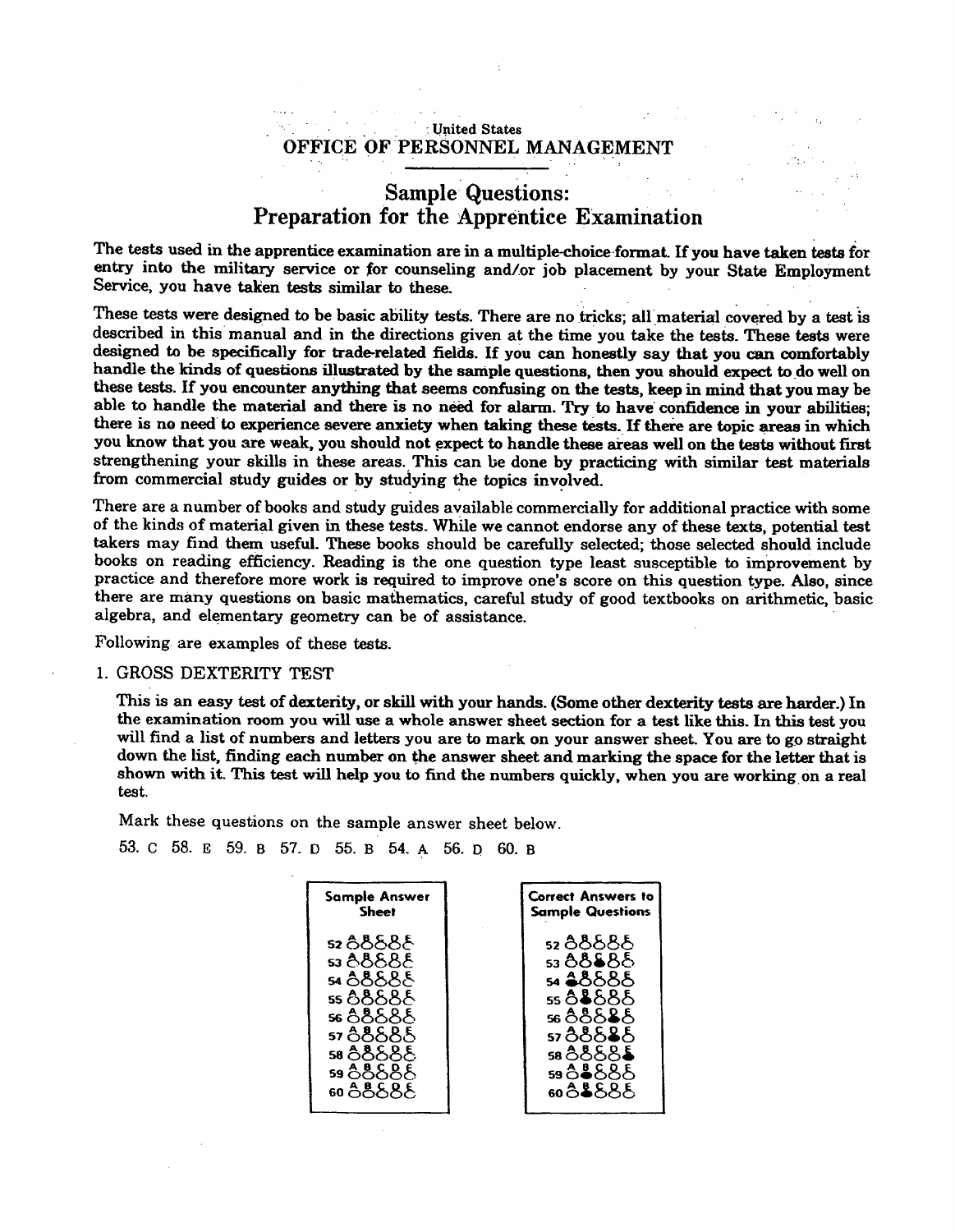# 2. ALINEMENT DEXTERITY

This test gives you a chance to show speed and accuracy. You do so by using a measuring gauge to check the height of rectangles . (The measuring gauge you use is like the one printed at the right . For the test, it will be a separate piece of paper that you compare with the rectangles of the test questions .)

You check only the height-the space between the heavy lines . The thin lines are to help you line up the measuring gauge, which also has thin lines. In every question, four of the lettered rectangles match the spaces with the same letters on the measuring gauge . One lettered rectangle does not match . This one is the answer.



The two questions below show how you line up a measuring gauge rectangle with a question rectangle to check the height. The measuring gauge has been darkened to make it stand out. Notice that in 1, E is larger than measuring gauge rectangle E.



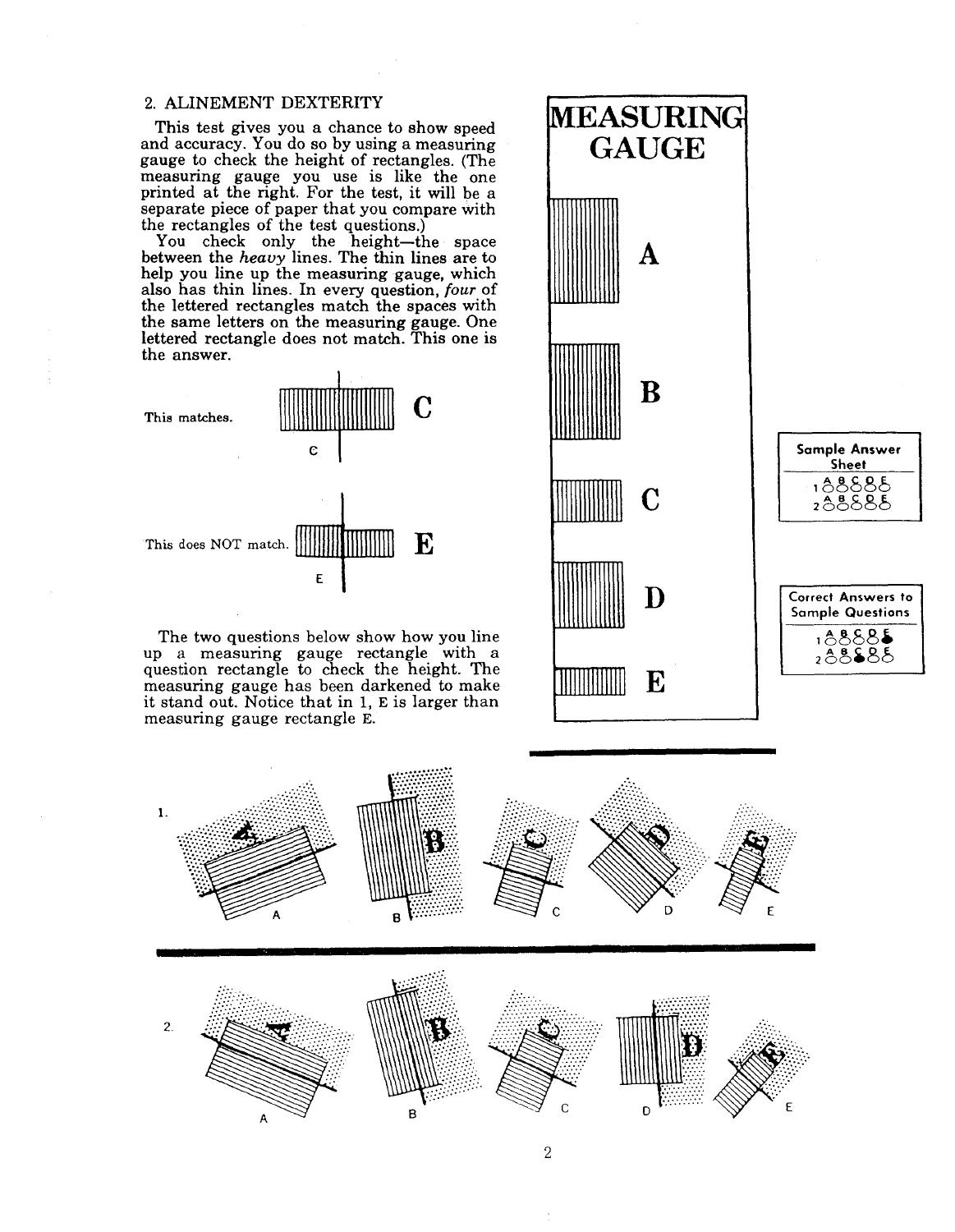# 3. FOLLOWING ORAL DIRECTIONS

 

In this test the examiner will read directions aloud, and you will mark your answer sheet as directed. You must listen carefully and try to work quickly . The reading will be timed carefully so that everyone will have the same time to write the answers . The sample answer sheet has been marked to show how it would look after following all these instructions:

"Mark E for 82, 83, 85, (slight pause) 78, and 102. (Pause.)

"Mark C for 107, 110, and 103. (Pause.)

"Mark D as in dog for 101, 110, (slight pause) 76, and 85 . (Pause.)

"For the remainder of the questions, mark space E and also mark the letter I call, unless E is already marked. If E is already marked for that number, do not make any mark for that number.

"Mark B as in boy for 106, 78, (slight pause) 80, and 84. (Pause.)

[Do you understand why B was not marked for 78? Read the instructions again to see why.]

"Mark A for 108, 104, 83, and 109. (Pause.)

"Mark C for 79, 102, (slight pause) and  $77$ ."

| <b>Sample Answer Sheet</b>                                                                                                                                                                         |                                                                                                                                                                                                    |  |
|----------------------------------------------------------------------------------------------------------------------------------------------------------------------------------------------------|----------------------------------------------------------------------------------------------------------------------------------------------------------------------------------------------------|--|
| ෂයීරීරිරිරි<br><b>77</b> దీరీర్<br>78 පිරිපිරි<br><b>အ</b> ခံခံခံရေး<br><b>80</b> ခံ ခံ ခံ ခံ ခံ<br>81 පිපිරිපිළි<br>82 ථි රිරි රිරි<br><b>83</b> ီငံိ်<br>ෂයීර්රිරිරි<br><b>85</b> ခံ ခံ ခံ ခံ ခံ | 101 රිර්රිරිර්<br>10288885<br>103 රිරිරිරිරි<br>104 රිර්රිරිර්<br>105 රිර්රිරිරි<br>106 රිර්රිරි<br>107 ෆීෆ <u>ී</u> රිෆිං<br>108 රිර්රිරිර්<br>109 ခံခံ ခံ ရွိ ရွ<br>$\epsilon$<br>110 ခံခံခံခံခံ |  |

|                                                                                                                                      | <b>Correct Answers to Sample Questions</b>                                                                                                                 |
|--------------------------------------------------------------------------------------------------------------------------------------|------------------------------------------------------------------------------------------------------------------------------------------------------------|
| 888888<br>7788885<br>78 ෆී ෆී ෆී ෆී <mark>8</mark><br>29388.8<br>8088888<br>81 පිපිරිපිරි<br>8288885<br><b>ේ</b> ර්රිරිඩ්<br>8488885 | 101 88888<br>102 A A S A <b>S</b><br>103 AAS A.A<br>$104$ $4888$<br>105 පිරිරිවර්<br>106 A&S A&<br>107 A&S & A &<br>108 <del>4</del> 8 8 8 8<br>109 4888.5 |
| 85 3 3 3 4 5                                                                                                                         | 11088885                                                                                                                                                   |

# 4. SHOP ARITHMETIC

Nearly every job needs some arithmetic. Sometimes you have to figure the size of a piece of wood or sheet metal, and you need to know fractions.



1. In the above figure the percentage of the whole sheet represented by the part labeled X is

- A) 16 <sup>2</sup>/3%
- B) 20%
- C) 25%
- D) 33 <sup>1</sup>/3%
- E) none of these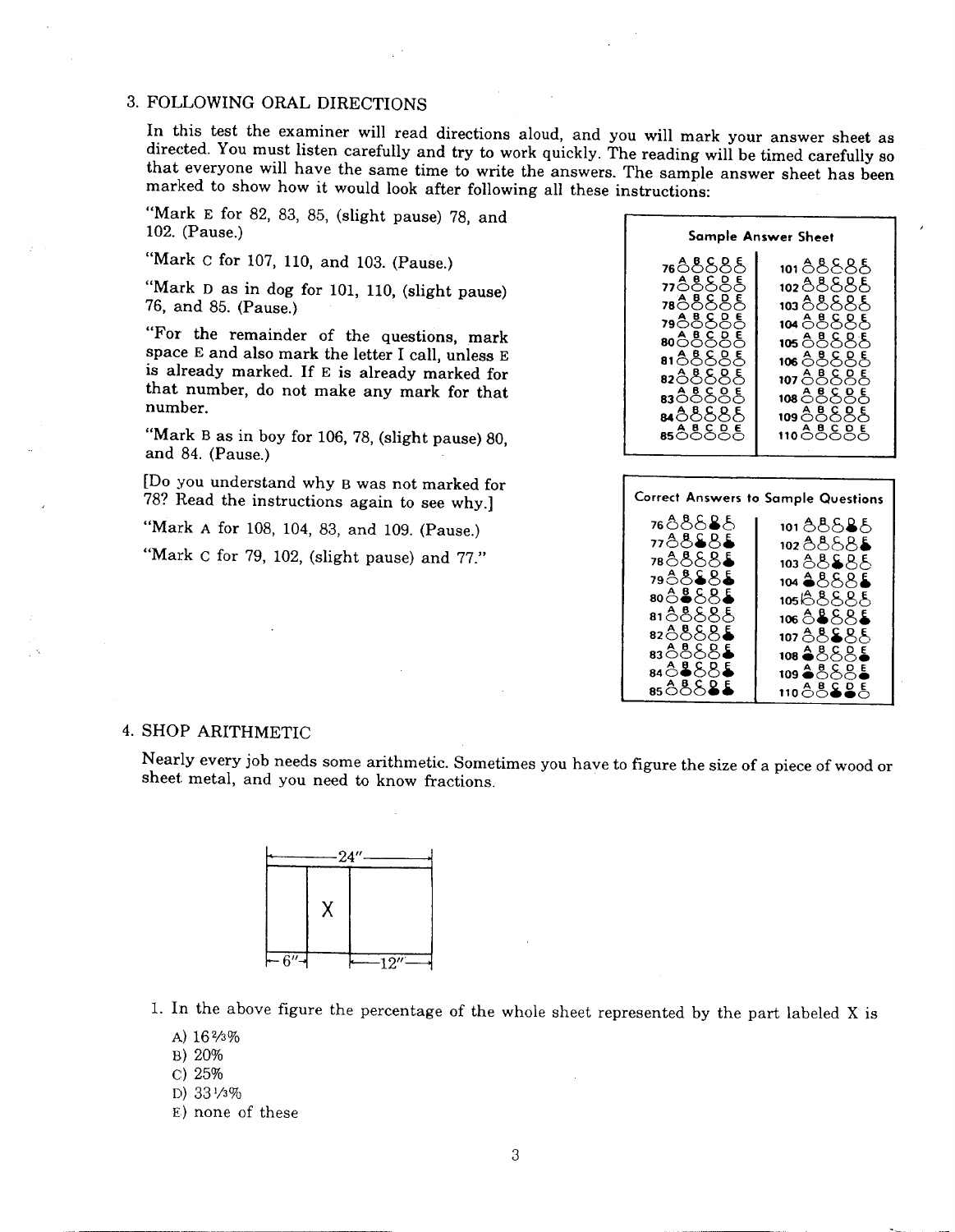$\ddot{\phantom{a}}$ 

|                  | $\bigwedge_{i=1}^{n} \mathcal{M}$ is a set of the set of $\mathcal{V}$ in the set of the set of the set of the set of the set of the set                                                                                                |  |
|------------------|-----------------------------------------------------------------------------------------------------------------------------------------------------------------------------------------------------------------------------------------|--|
|                  | $\mathrm{B)}$ , $\mathcal{V}$ and the set of the set of the set of the set of the set of the set of the set of the set of the set of the set of the set of the set of the set of the set of the set of the set of the set of the set of |  |
|                  | $\mathbb C$ ) $\mathcal V$ and the companion of the companion of the companion of the companion of the companion of the companion                                                                                                       |  |
| D) $\frac{1}{2}$ | 1999年,1999年10月,1999年10月,1999年10月,1999年,1999年,1999年,1999年,1999年,1999年,1999年,1999年,                                                                                                                                                       |  |
| E) 8             | the control of the control of the control of                                                                                                                                                                                            |  |

3. A drawing of a certain large building is 10 inches by 15 inches . On this drawing 1 inch represents 5 feet. If the same building had been drawn 20 inches by 30 inches, 1 inch of the drawing would represent represent

 $\mathbb{Z}^{\times}$  t

A) 21/2 feet B) 31/3 feet C) 5 feet D) 71/2 feet E) 10 feet

 $\alpha \rightarrow \alpha \gamma$ 

4. Divide: 27 / 4379.4

A) 160.2 B) 160.22 C) 1,620.2 D) 1,622 E) none of these

- 5. An opening 6 yards long and 3 feet wide is to be covered by sheathing . Enough lumber is available to cover two-thirds of the area of the opening. How many square feet will remain uncovered?
	- A) 2<br>B) 4
	- $B)$
	- C) 6
	- D) 12
	- E) none of these

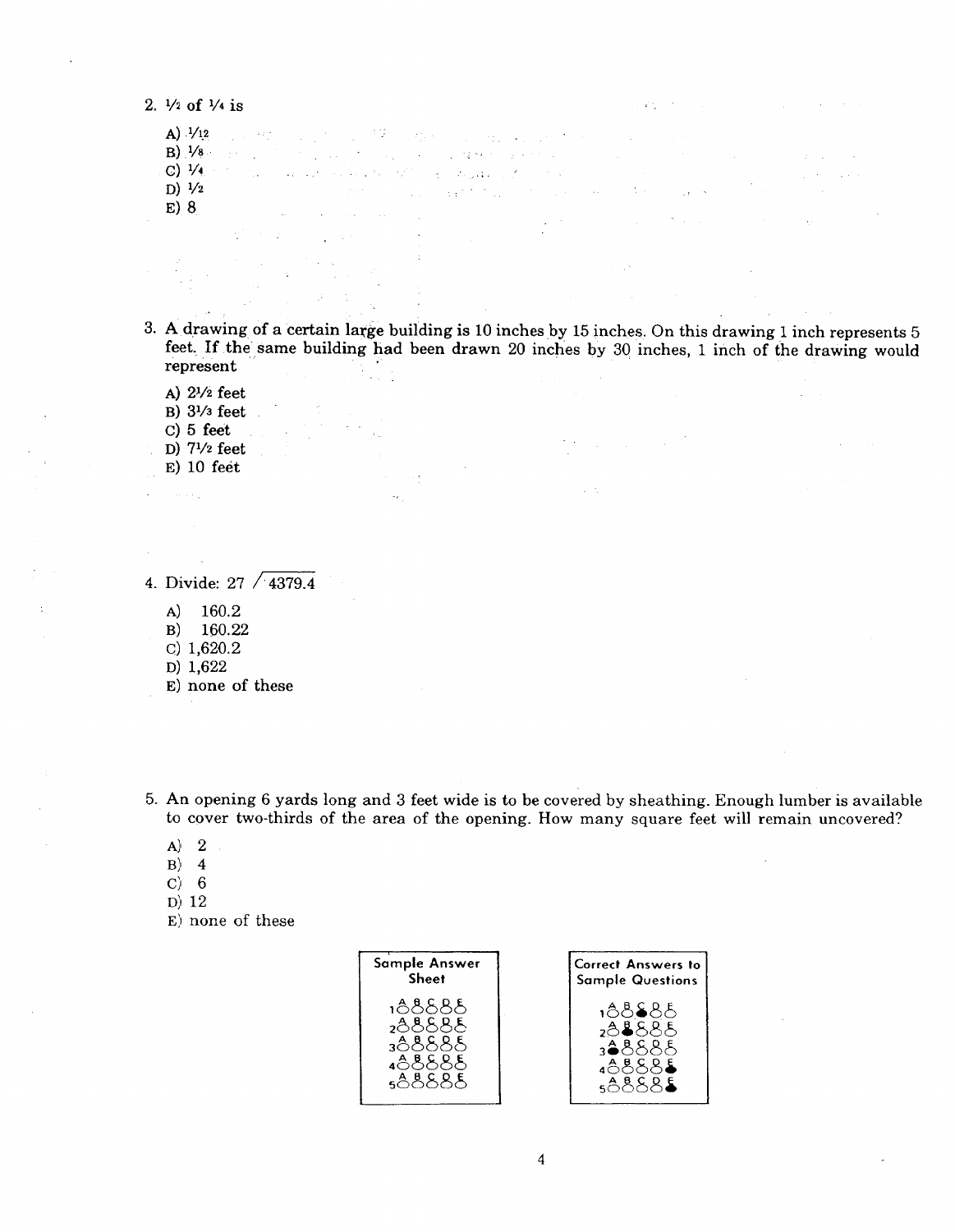# <sup>5</sup> . READING COMPREHENSION

The reading comprehension items in this test are samples of trade-related reading material . The samples come from a wide variety of trades and . are designed and worded so that they can be understood by any reasonably well prepared applicant regardless of trade-related interest and/or experience. Thus, the test taker whose interest, for example, is painting should not be alarmed or distracted by an item on electronics . The electronics item will be so clear that no prior electronics experience or training will be needed to answer the question.

For those who are not familiar with trade-related reading or who have not read any trade material recently, practice reading and answering questions on any *elementary* trade material is suggested; this practice is suggested to give the applicant a sense of comfort with such reading .

### Reading passage

Water Contamination. Water is a serious contaminant of hydraulic systems. Hydraulic fluids are adversely affected by water. Water may result in the formation of ice and the corrosion of metallic surfaces. Water may be condensed from air entering vented systems. When it separates from hydraulic fluids, it collects in filter bowls and other more critical locations. Corrective actions shall be taken to remove all free or emulsified water from hydraulic systems .

If water in the system results in the formation of ice, fluid flow and valve operation will be impeded . This is particularly true of water located in system extremities and subjected to high-altitude, lowtemperature conditions. Micro-organisms may grow and spread in hydraulic fluid contaminated with water. These may clog filters and be detrimental to hydraulic system performance.

### Questions

- 1 . Which of the following actions should be taken regarding water contamination of hydraulic systems?
	- A) Add emulsified water to the system.
	- B) Remove all free water.
	- C) Add distilled water to the system .
	- D) Remove filters.
	- E) Collect water in filter bowls .

2 . Which of the following occurs as a result of ice formation in hydraulic systems?

- A) emulsified water
- B) condensation from air in vented systems
- C) slowed valve operation
- D) increased fluid flow
- E) none of the above



Correct Answers to Sample Questions  $10 - 8885$ 2 A A S A S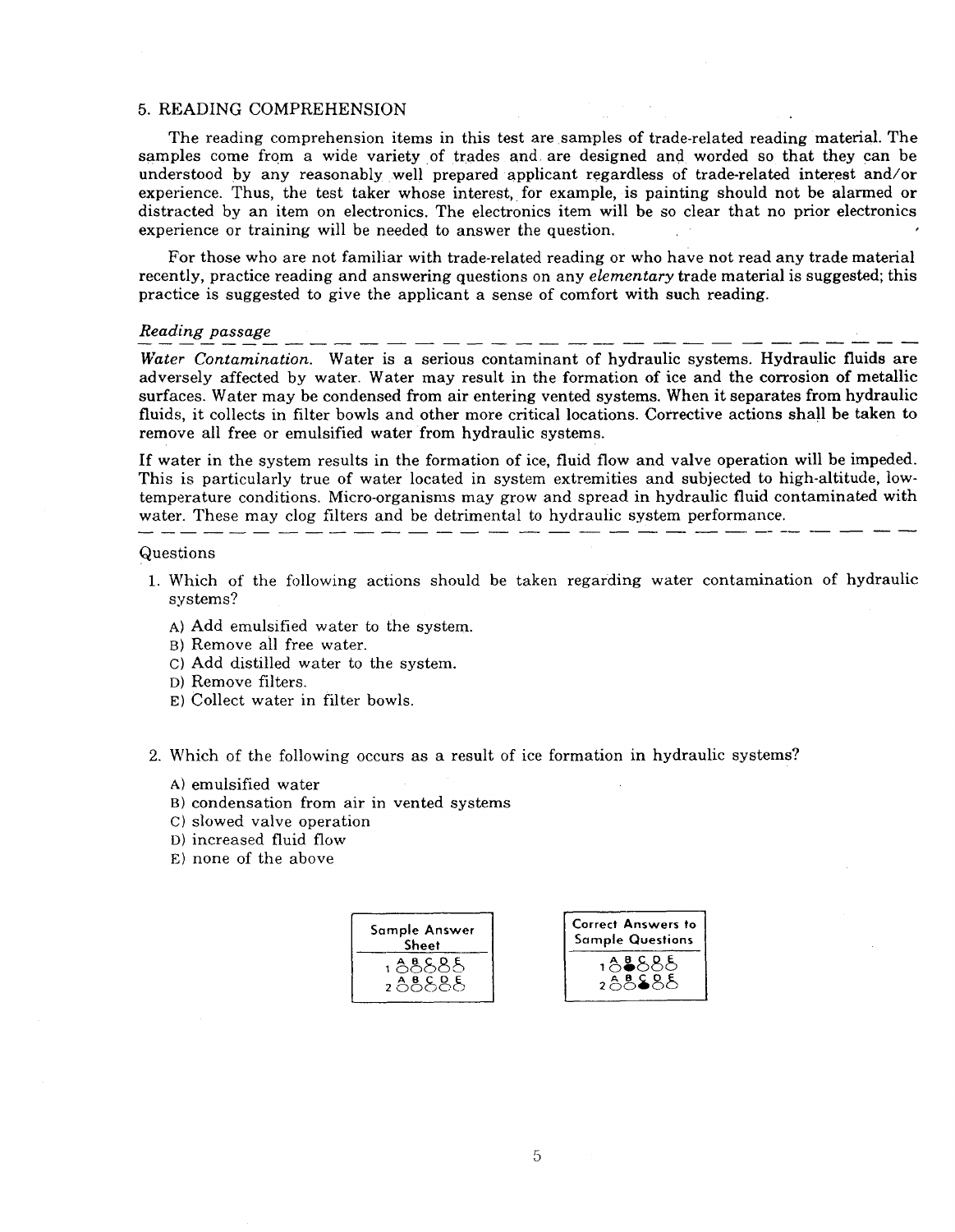## <sup>6</sup> . BASIC ALGEBRA and ARITHMETIC PROBLEMS

For almost all apprentice jobs, the ability to solve simple algebra and arithmetic problems is required. In this test part, questions are given which ask you to solve simple percentage, proportion, ratio, algebra, geometry, and graph problems. For the geometry problems, the necessary formulas are given in the test booklet. Some examples of these questions are:

- <sup>1</sup> . A circular saw cuts 8 boards per minute . If there are 1,440 boards to be cut, the number of hours required to cut these boards is
	- A)  $2^{1/3}$ B:) 3 C) 4 D) 3 2/3 E) 22/3

2. If  $3X = \frac{X}{2} + 10$ , then the value of X is

- A) 2  $B)$   $2^{1/2}$  $C$ ) 4 D) 5 E) 10
- Sample Answer Sample Ar<br>Sheet<br>1.000 18888 28888 Correct Answers to Sample Questions  $10.888$  $200-88$

# <sup>7</sup> . TABLE READING and FOLLOWING WRITTEN INSTRUCTIONS

This test is a speeded test. You are to quickly follow simple written instructions on how to look up a number for an object in the table. An example follows:

As to chemical composition, Alloy 7075 is approximately 90% aluminum . The table below shows its additional elements and also those of Alloy 2024.

| <b>ELEMENT</b> | <b>ALLOY</b><br>7075 | <b>ALLOY</b><br>2024 |
|----------------|----------------------|----------------------|
| Zinc           | 5.6%                 |                      |
| Copper         | 1.6%                 | 4.5%                 |
| Magnesium      | 2.5%                 | 1.5%                 |
| Chromium       | 0.3%                 |                      |
| Manganese      | 0.2%                 | 0.6%                 |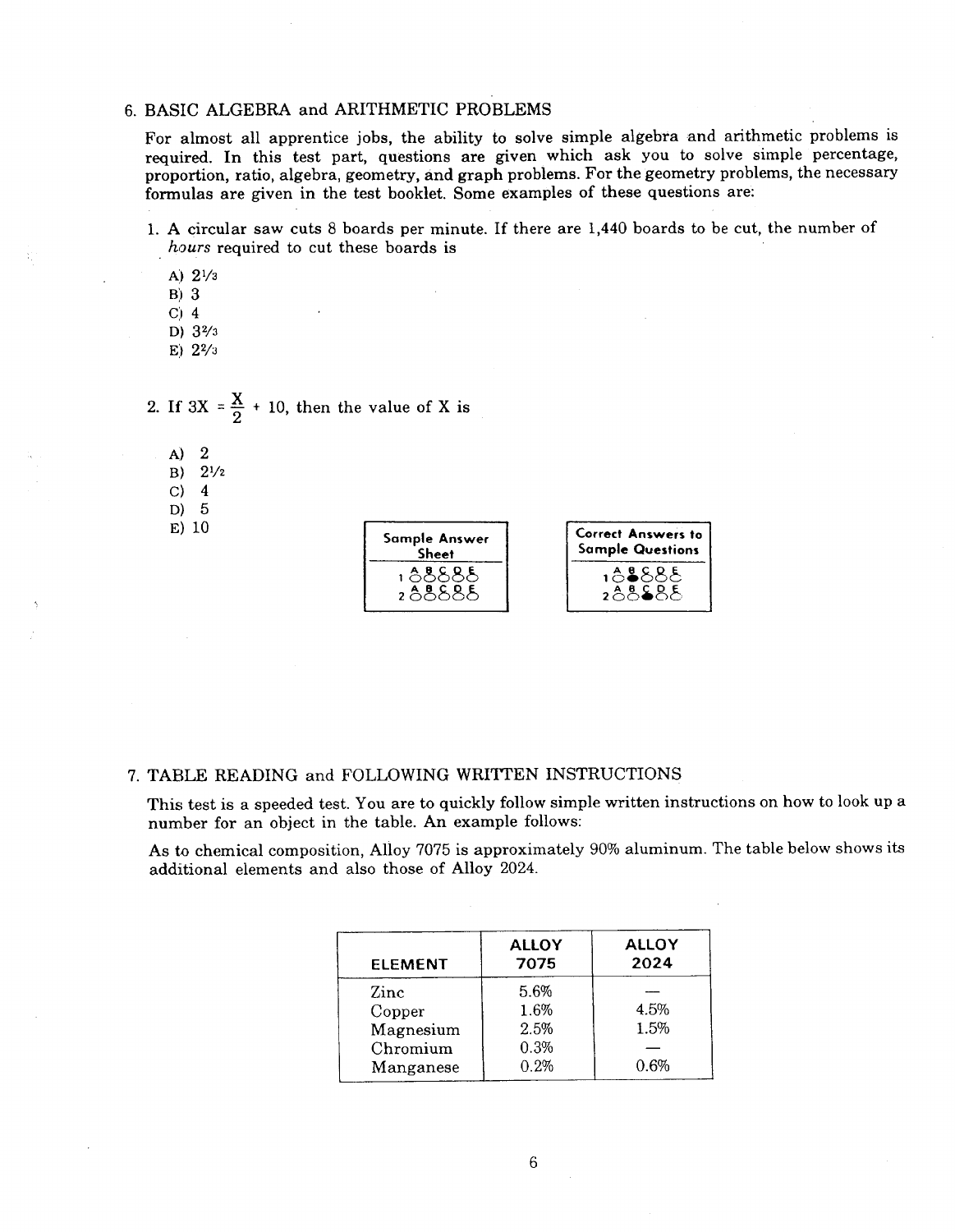- 1 . Other than Aluminum, Alloy 7075 has more than 4% of which one of the following elements?
	- A) Zinc

 

- B) Copper
- C) Magnesium
- D) Chromium
- E) none of the above
- 2. Other than Aluminum, Alloy 2024 has more than 4% of which one of the following elements?
	- A) Zinc
	- B) Copper
	- C) Magnesium
	- D) Chromium
	- E) none of the above

| Sample Answer<br><b>Sheet</b> |  |
|-------------------------------|--|
| 188885<br>238885              |  |



# 8. SPATIAL ABILITY

The ability to understand drawings of solid objects and to find small differences between drawings is useful when your job requires you to read blueprints or to understand the pictures in an instruction book . There are several kinds of questions to test spatial ability.

In questions 1 and 2 the flat pieces shown at the left can be arranged to make one of the figures shown in the row on the right. The pieces can be turned around or turned over, but they must fit together edge to edge without overlapping.  $\sim$